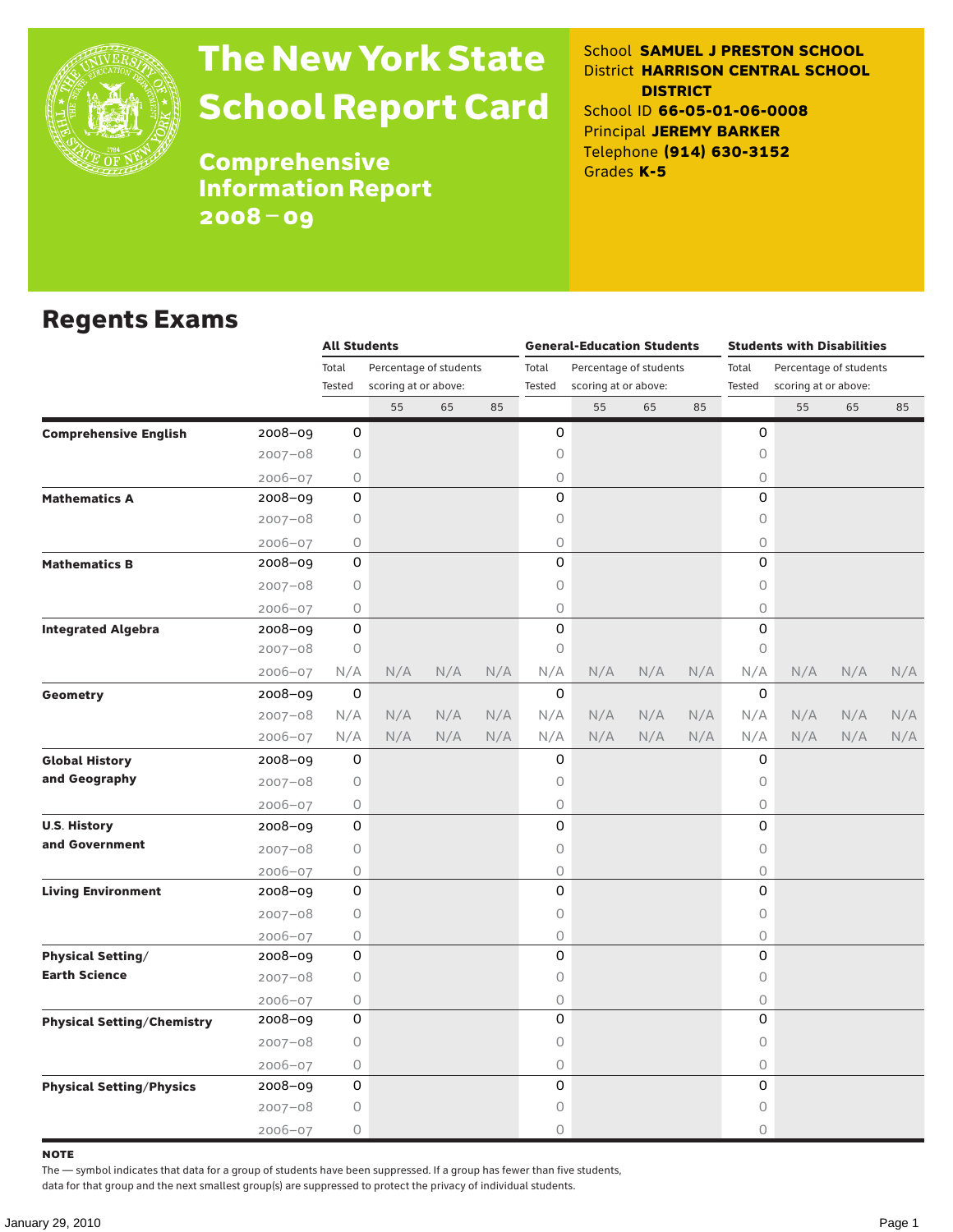### New York State English as a Second Language Achievement Test (NYSESLAT)

|                  |             |             | <b>All Students</b>      |                                   |     |                          |                | <b>General-Education Students</b> |                             |     |                   |                |     | <b>Students with Disabilities</b><br>Percent of students scoring<br>Tested in each performance level:<br>Begin. Interm. Adv.<br>0%<br>40%<br>0%<br>40%<br>40%<br>40%<br>40%<br>40% |  |       |
|------------------|-------------|-------------|--------------------------|-----------------------------------|-----|--------------------------|----------------|-----------------------------------|-----------------------------|-----|-------------------|----------------|-----|------------------------------------------------------------------------------------------------------------------------------------------------------------------------------------|--|-------|
|                  |             | Total       |                          | Percent of students scoring       |     |                          | Total          |                                   | Percent of students scoring |     |                   | Total          |     |                                                                                                                                                                                    |  |       |
|                  |             |             |                          | Tested in each performance level: |     |                          |                | Tested in each performance level: |                             |     |                   |                |     |                                                                                                                                                                                    |  |       |
|                  |             |             |                          | Begin. Interm. Adv.               |     | Prof.                    |                |                                   | Begin. Interm. Adv.         |     | Prof.             |                |     |                                                                                                                                                                                    |  | Prof. |
| <b>Listening</b> | $2008 - 09$ | 12          | 8%                       | 17%                               | 33% | 42%                      | 12             | 8%                                | 17%                         | 33% | 42%               | 0              |     |                                                                                                                                                                                    |  |       |
| and Speaking     | $2007 - 08$ | 17          | $0\%$                    | 6%                                | 29% | 65%                      | 17             | 0%                                | 6%                          | 29% | 65%               | $\circ$        |     |                                                                                                                                                                                    |  |       |
| $(Grades K-1)$   | $2006 - 07$ | 18          | $0\%$                    | 6%                                | 56% | 39%                      | 17             | $\overline{\phantom{m}}$          |                             |     |                   | $\mathbf{1}$   |     |                                                                                                                                                                                    |  |       |
| <b>Reading</b>   | $2008 - 09$ | 12          | 42%                      | 33%                               | 8%  | 17%                      | 12             | 42%                               | 33%                         | 8%  | 17%               | 0              |     |                                                                                                                                                                                    |  |       |
| and Writing      | $2007 - 08$ | 17          | 24%                      | 41%                               | 29% | 6%                       | 17             | 24%                               | 41%                         | 29% | 6%                | 0              |     |                                                                                                                                                                                    |  |       |
| $(Grades K-1)$   | $2006 - 07$ | 18          | 28%                      | 50%                               | 17% | 6%                       | 17             |                                   |                             |     |                   | $\mathbf 1$    |     |                                                                                                                                                                                    |  |       |
| Listening        | $2008 - 09$ | 20          | 0%                       | 0%                                | 25% | 75%                      | 15             | 0%                                | 0%                          | 20% | 80%               | 5              | 0%  |                                                                                                                                                                                    |  | 60%   |
| and Speaking     | $2007 - 08$ | 21          | $0\%$                    | 0%                                | 29% | 71%                      | 16             | 0%                                | $0\%$                       | 25% | 75%               | 5              | 0%  |                                                                                                                                                                                    |  | 60%   |
| (Grades $2-4$ )  | $2006 - 07$ | 14          | $0\%$                    | 0%                                | 29% | 71%                      | 13             |                                   |                             |     |                   | 1              |     |                                                                                                                                                                                    |  |       |
| <b>Reading</b>   | $2008 - 09$ | 20          | 5%                       | 30%                               | 40% | 25%                      | 15             | 0%                                | 27%                         | 40% | 33%               | 5              | 20% |                                                                                                                                                                                    |  | 0%    |
| and Writing      | $2007 - 08$ | 21          | 14%                      | 24%                               | 57% | 5%                       | 16             | 13%                               | 19%                         | 63% | 6%                | 5              | 20% |                                                                                                                                                                                    |  | 0%    |
| (Grades $2-4$ )  | $2006 - 07$ | 14          | $0\%$                    | 7%                                | 43% | 50%                      | 13             |                                   |                             |     |                   | $\mathbf{1}$   |     |                                                                                                                                                                                    |  |       |
| Listening        | $2008 - 09$ | 5           | 0%                       | 0%                                | 40% | 60%                      | 4              |                                   |                             |     | $\qquad \qquad -$ | 1              |     |                                                                                                                                                                                    |  |       |
| and Speaking     | $2007 - 08$ | 1           |                          |                                   |     |                          | 1              |                                   |                             |     |                   | 0              |     |                                                                                                                                                                                    |  |       |
| $(Grades 5-6)$   | $2006 - 07$ | 4           | $\overline{\phantom{0}}$ |                                   |     |                          | $\overline{2}$ |                                   |                             |     | $\qquad \qquad -$ | $\overline{2}$ |     |                                                                                                                                                                                    |  |       |
| <b>Reading</b>   | $2008 - 09$ | 5           | 0%                       | 0%                                | 60% | 40%                      | 4              |                                   |                             |     | $\qquad \qquad -$ | 1              |     |                                                                                                                                                                                    |  |       |
| and Writing      | $2007 - 08$ | 1           |                          |                                   |     |                          | 1              |                                   |                             |     |                   | 0              |     |                                                                                                                                                                                    |  |       |
| $(Grades 5-6)$   | $2006 - 07$ | 4           |                          |                                   |     | $\overline{\phantom{0}}$ | $\overline{2}$ |                                   |                             |     | $\qquad \qquad -$ | $\overline{2}$ |     |                                                                                                                                                                                    |  |       |
| Listening        | $2008 - 09$ | 0           |                          |                                   |     |                          | 0              |                                   |                             |     |                   | 0              |     |                                                                                                                                                                                    |  |       |
| and Speaking     | $2007 - 08$ | 0           |                          |                                   |     |                          | 0              |                                   |                             |     |                   | $\circ$        |     |                                                                                                                                                                                    |  |       |
| $(Grades 7-8)$   | $2006 - 07$ | 0           |                          |                                   |     |                          | 0              |                                   |                             |     |                   | 0              |     |                                                                                                                                                                                    |  |       |
| <b>Reading</b>   | $2008 - 09$ | 0           |                          |                                   |     |                          | 0              |                                   |                             |     |                   | 0              |     |                                                                                                                                                                                    |  |       |
| and Writing      | $2007 - 08$ | 0           |                          |                                   |     |                          | 0              |                                   |                             |     |                   | $\overline{O}$ |     |                                                                                                                                                                                    |  |       |
| $(Grades 7-8)$   | $2006 - 07$ | 0           |                          |                                   |     |                          | 0              |                                   |                             |     |                   | 0              |     |                                                                                                                                                                                    |  |       |
| Listening        | $2008 - 09$ | 0           |                          |                                   |     |                          | 0              |                                   |                             |     |                   | 0              |     |                                                                                                                                                                                    |  |       |
| and Speaking     | $2007 - 08$ | $\mathsf O$ |                          |                                   |     |                          | 0              |                                   |                             |     |                   | 0              |     |                                                                                                                                                                                    |  |       |
| $(Grades g-12)$  | $2006 - 07$ | 0           |                          |                                   |     |                          | 0              |                                   |                             |     |                   | $\overline{O}$ |     |                                                                                                                                                                                    |  |       |
| <b>Reading</b>   | 2008-09     | 0           |                          |                                   |     |                          | 0              |                                   |                             |     |                   | 0              |     |                                                                                                                                                                                    |  |       |
| and Writing      | $2007 - 08$ | 0           |                          |                                   |     |                          | 0              |                                   |                             |     |                   | 0              |     |                                                                                                                                                                                    |  |       |
| $(Grades g-12)$  | $2006 - 07$ | 0           |                          |                                   |     |                          | 0              |                                   |                             |     |                   | 0              |     |                                                                                                                                                                                    |  |       |

#### **NOTE**

The — symbol indicates that data for a group of students have been suppressed. If a group has fewer than five students,

data for that group and the next smallest group(s) are suppressed to protect the privacy of individual students.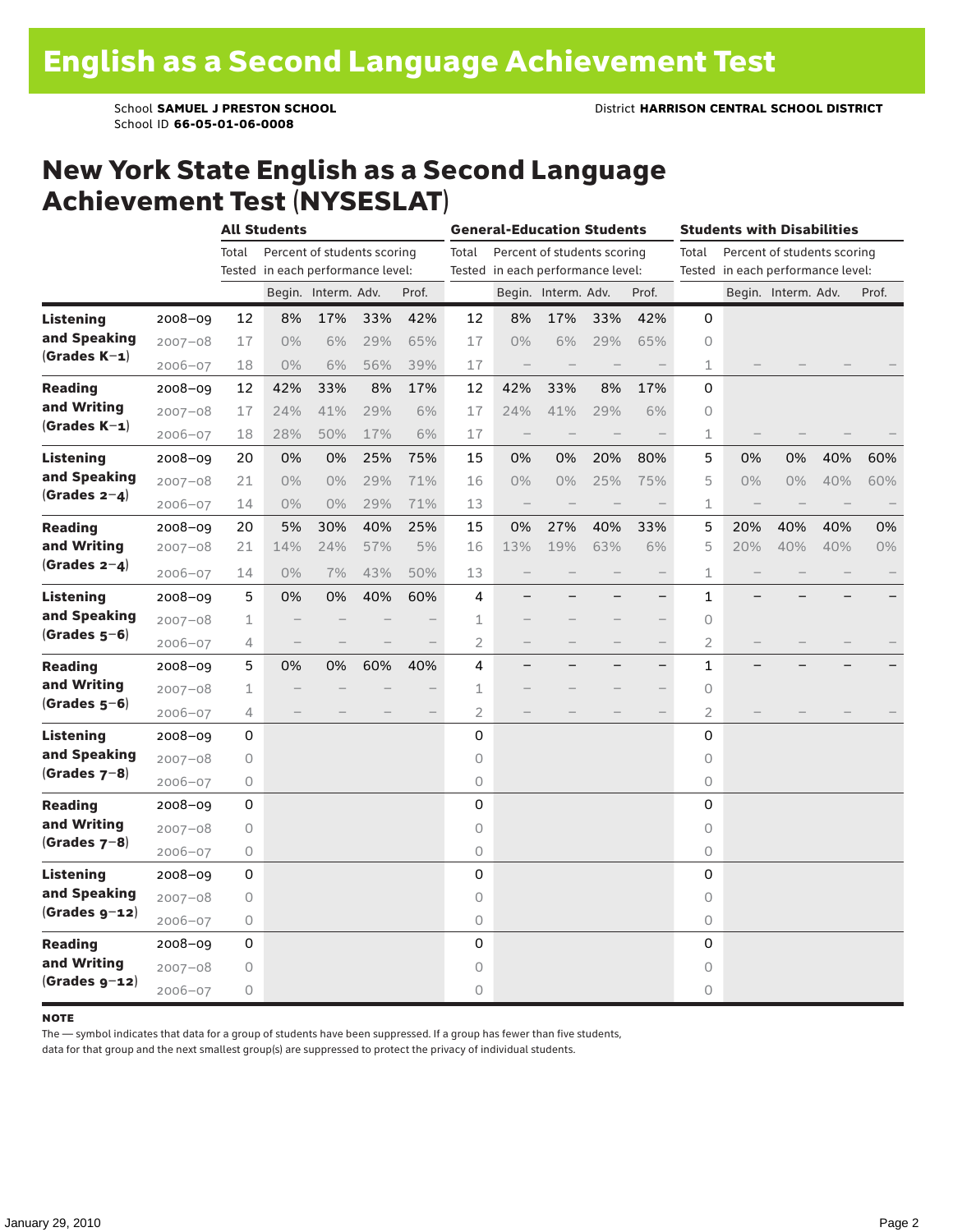School ID **66-05-01-06-0008**

# Elementary/Middle-Level Social Studies 2008–09

|                            |                                                             | <b>All Students</b> |    | <b>General-Education Students</b> |                |       |                                                    | <b>Students with Disabilities</b> |     |                                                             |   |     |     |     |                |
|----------------------------|-------------------------------------------------------------|---------------------|----|-----------------------------------|----------------|-------|----------------------------------------------------|-----------------------------------|-----|-------------------------------------------------------------|---|-----|-----|-----|----------------|
|                            | Total<br>Percentage of students<br>Tested scoring at level: |                     |    |                                   |                | Total | Percentage of students<br>Tested scoring at level: |                                   |     | Percentage of students<br>Total<br>Tested scoring at level: |   |     |     |     |                |
|                            |                                                             |                     |    |                                   | $\overline{4}$ |       |                                                    |                                   |     |                                                             |   |     |     |     | $\overline{4}$ |
| <b>Elementary</b><br>Level | 56                                                          | 5%                  | 4% | 36%                               | 55%            | 51    | 2%                                                 | 0%                                | 37% | 61%                                                         |   | 40% | 40% | 20% | 0%             |
| <b>Middle Level</b>        |                                                             |                     |    |                                   |                | 0     |                                                    |                                   |     |                                                             | 0 |     |     |     |                |

#### 2005 Total Cohort Performance on Regents Exams After Four Years

|                                        |                 | <b>All Students</b>                |              |                      | <b>General-Education Students</b>  |              |                   | <b>Students with Disabilities</b>  |                    |  |
|----------------------------------------|-----------------|------------------------------------|--------------|----------------------|------------------------------------|--------------|-------------------|------------------------------------|--------------------|--|
|                                        | Cohor<br>Enroll | Percentage of<br>students scoring: |              | Coho<br>$\circ$<br>ᇛ | Percentage of<br>students scoring: |              | Cohort<br>o,<br>문 | Percentage of<br>students scoring: |                    |  |
|                                        |                 | $55 - 64$                          | 65-84 85-100 |                      | $55 - 64$                          | 65-84 85-100 |                   |                                    | 55-64 65-84 85-100 |  |
| <b>Global History</b><br>and Geography | 0               |                                    |              | 0                    |                                    |              | 0                 |                                    |                    |  |
| <b>U.S. History</b><br>and Government  | 0               |                                    |              | $\Omega$             |                                    |              | 0                 |                                    |                    |  |
| <b>Science</b>                         | 0               |                                    |              | 0                    |                                    |              | 0                 |                                    |                    |  |

# New York State Alternate Assessments (NYSAA) 2008–09

|                         |              | <b>All Students</b>                            |               |   |   |  |  |  |
|-------------------------|--------------|------------------------------------------------|---------------|---|---|--|--|--|
|                         | Total        | Number of students scoring<br>Tested at Level: |               |   |   |  |  |  |
|                         |              | 1                                              | $\mathcal{P}$ | 3 | 4 |  |  |  |
| <b>Elementary Level</b> |              |                                                |               |   |   |  |  |  |
| Social Studies          | $\mathbf{1}$ |                                                |               |   |   |  |  |  |
| <b>Middle Level</b>     |              |                                                |               |   |   |  |  |  |
| Social Studies          | O            |                                                |               |   |   |  |  |  |
| <b>Secondary Level</b>  |              |                                                |               |   |   |  |  |  |
| English Language Arts   | O            |                                                |               |   |   |  |  |  |
| <b>Mathematics</b>      | O            |                                                |               |   |   |  |  |  |
| <b>Social Studies</b>   | O            |                                                |               |   |   |  |  |  |
| Science                 | O            |                                                |               |   |   |  |  |  |

The New York State Alternate Assessment (NYSAA) is for students with severe cognitive disabilities. Results for students taking the NYSAA in English language arts, mathematics, and science at the elementary and middle levels are available in the *Accountability and Overview Report* part of *The New York State Report Card*.

The — symbol indicates that data for a group of students have been suppressed. If a group has fewer than five students, data for that group and the next smallest group(s) are suppressed to protect the privacy of individual students.

**NOTE**